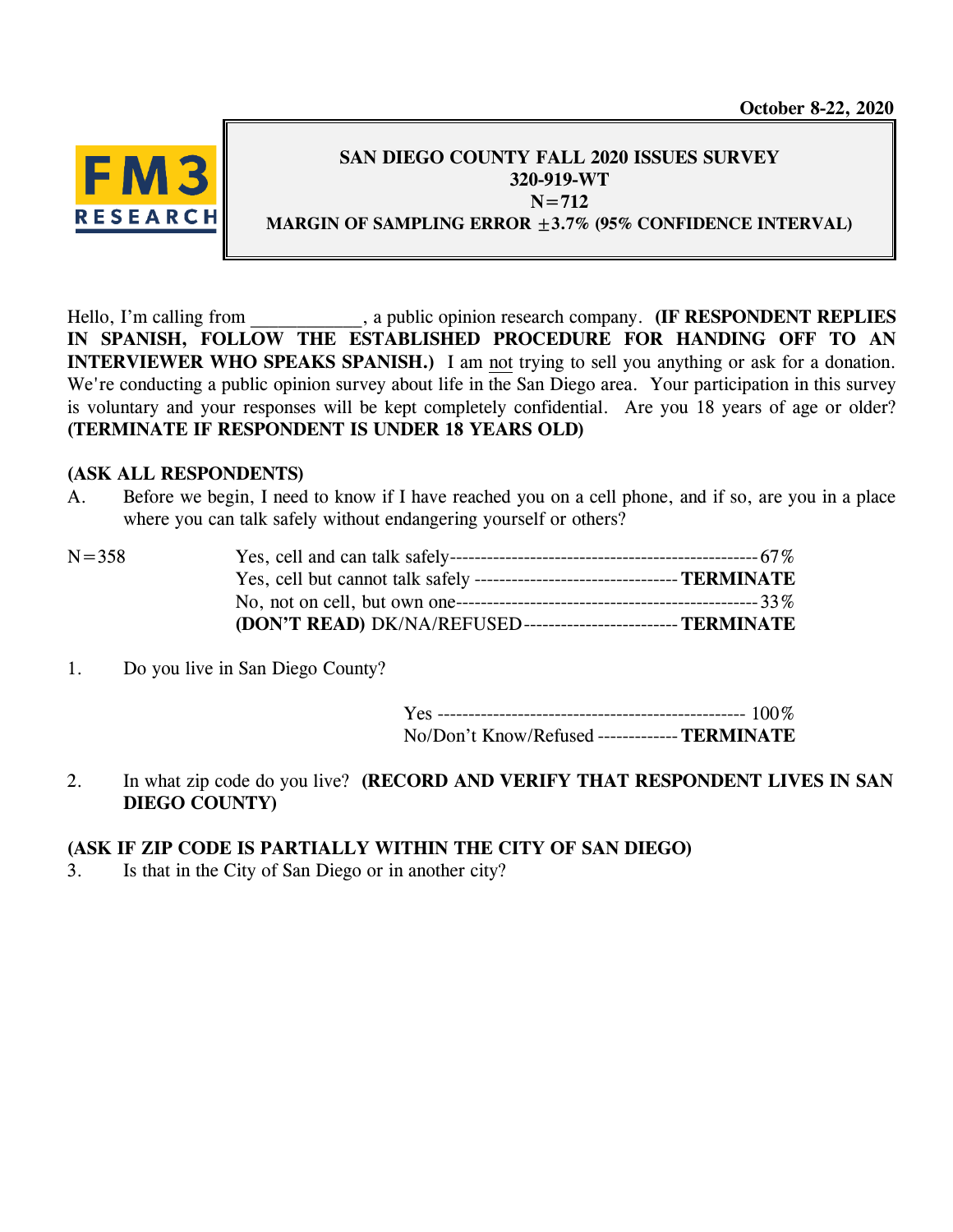4. Just to make sure that everyone is represented in this survey, can you please tell me in what year you were born?

| 1945 or earlier (75 & over) --------------------------------- 7%    |  |
|---------------------------------------------------------------------|--|
| <b>(DON'T READ</b> Prefer not to say---------------------------- 2% |  |

B. To make sure everyone is represented in this survey, please tell me with which racial or ethnic group you most identify yourself: Latino or Hispanic, African American or Black, White or Caucasian, Asian or Pacific Islander, or another ethnic or racial group?

| African American/Black------------------- 7%       |
|----------------------------------------------------|
| White/Caucasian ---------------------------- 47%   |
| Asian or Pacific Islander -------------------- 10% |
| Other group-------------------------------- 1%     |
| Multiple races/ethnicities ------------------ 4%   |
| (DON'T READ) DK/NA/REFUSED-- 5%                    |

5. With which gender do you identify? Are you (**ROTATE**) [ ] male, [ ] female or non-binary?

| (DON'T READ) Prefer not to say -------------------------- $2\%$ |  |
|-----------------------------------------------------------------|--|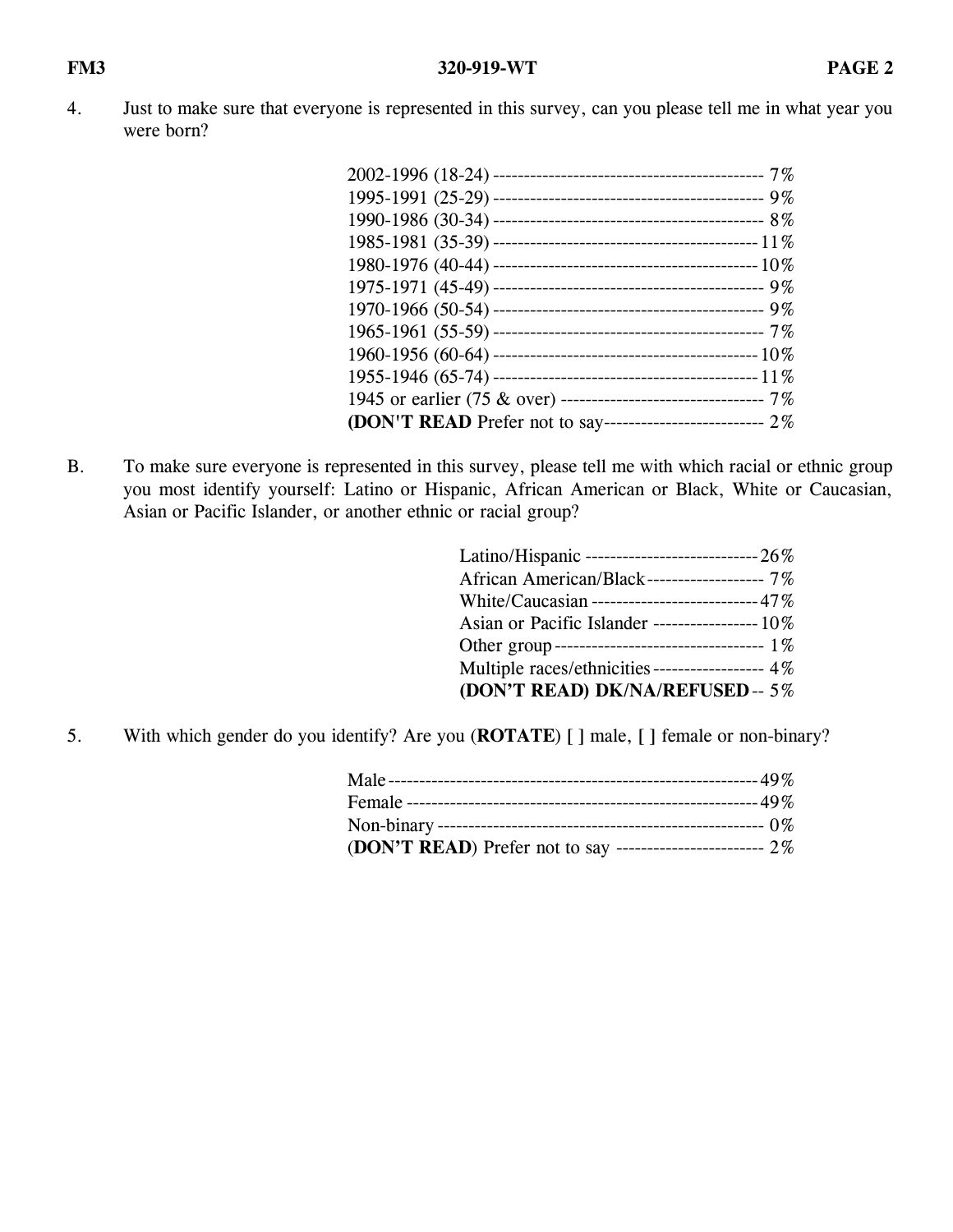6. OK, let's begin. Generally speaking, would you say that things in **(READ FROM** LIST IN ORDER) are headed in the right direction these days, or do you feel things are off on the wrong track? **(DO NOT ROTATE)**

|    | <b>RIGHT</b><br><b>DIRECTION</b> | <b>WRONG</b><br>TRACK | (DK)<br>NA) |
|----|----------------------------------|-----------------------|-------------|
| a. |                                  |                       |             |
| b. |                                  |                       |             |
| c. |                                  |                       |             |
| d. |                                  |                       |             |

# **(ASK ALL LIKELY VOTERS IN CITY OF SAN DIEGO AND VOTER OVERSAMPLE)**

7. In November, there will be an election to choose a new Mayor for the City of San Diego. If the election for Mayor were held today, for whom would you vote: **(READ FULL NAMES AND TITLES AS WRITTEN)**

[] Barbara Bry, Councilmember/Businesswoman; or [ ] Todd Gloria, Assemblymember? **(IF UNDECIDED, ASK:)** "Toward whom do you lean?" **(REREAD NAMES AS NEEDED)**

| $N = 580$ |                                                      |
|-----------|------------------------------------------------------|
|           | TOTAL GLORIA-----------------------------------36%   |
|           | (DON'T KNOW/NA) ---------------------------------32% |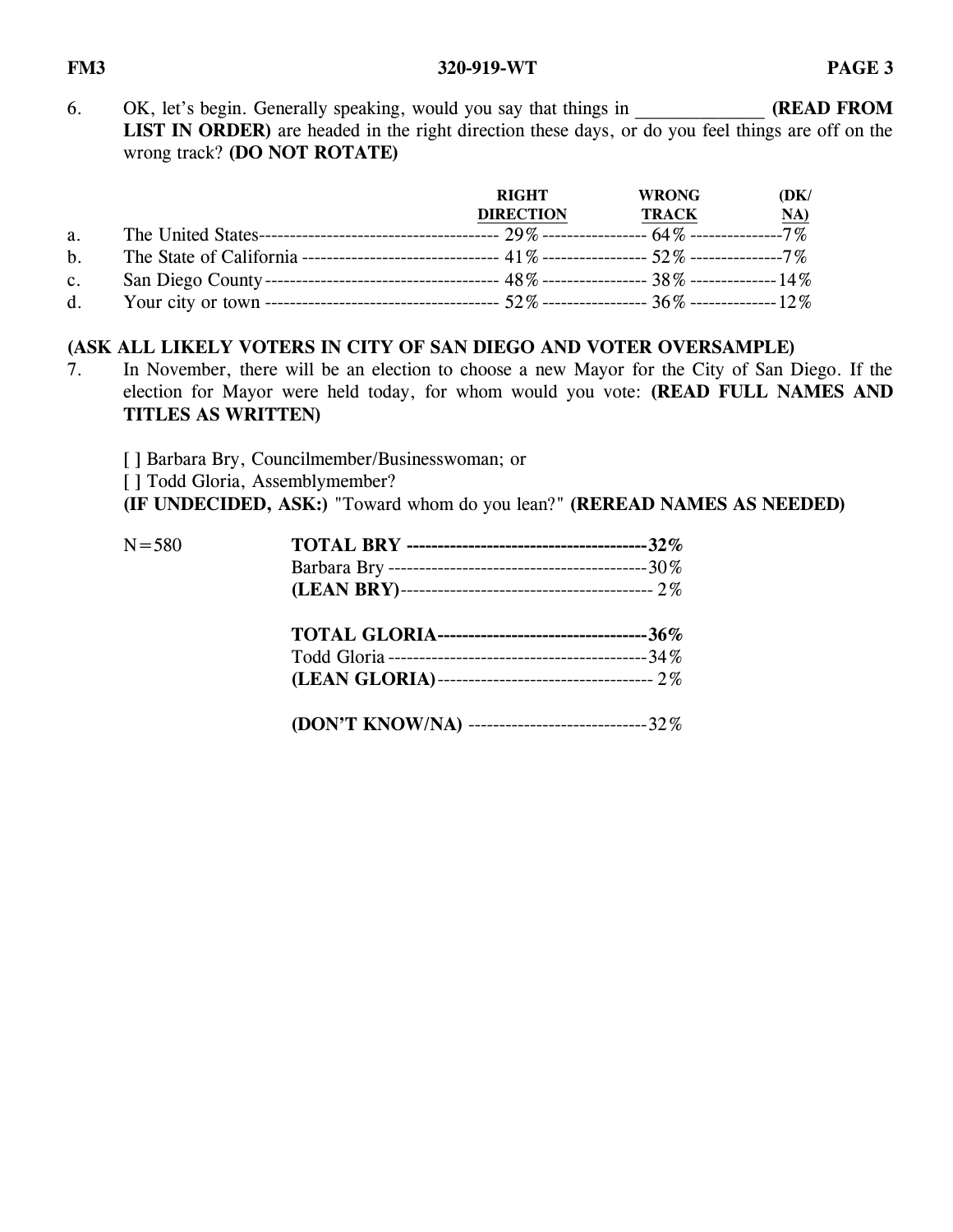# **(ASK ALL LIKELY VOTERS IN COUNTY SUP. DISTRICT 3 AND VOTER OVERSAMPLE)**

8. In November, there will **(IF IN CITY OF SAN DIEGO:** "also"**)** be an election for San Diego County Supervisor in your area. If the election for San Diego County Supervisor were held today, for whom would you vote: **(READ FULL NAMES AND TITLES AS WRITTEN)**

[ ] Terra Lawson-Remer, Economist/Small Businesswoman; or [ ] Kristin Gaspar, San Diego County Supervisor? **(IF UNDECIDED, ASK:** "Toward whom do you lean?")

| $N = 430$ | <b>TOTAL LAWSON-REMER ------------------- 42%</b>       |
|-----------|---------------------------------------------------------|
|           | Terra Lawson-Remer--------------------------------- 39% |
|           | (LEAN LAWSON-REMER) --------------------- 3%            |
|           |                                                         |
|           |                                                         |
|           |                                                         |
|           | (DON'T READ) DK/NA ---------------------------------27% |

9. Next, I am going to mention a list of issues that some people say are serious problems in the San Diego area. After you hear each one, please tell me whether you feel it is an extremely, very, somewhat, or not too serious problem in the San Diego area. **(RANDOMIZE)**

|                          |                                                                                                | EXT         | VERY        | <b>SMWT</b> | <b>NOT</b> |              |             |
|--------------------------|------------------------------------------------------------------------------------------------|-------------|-------------|-------------|------------|--------------|-------------|
|                          |                                                                                                | <b>SER</b>  | <b>SER</b>  | <b>SER</b>  | <b>TOO</b> |              | EXT/        |
|                          |                                                                                                | <b>PROB</b> | <b>PROB</b> | <b>PROB</b> | <b>SER</b> | <b>DK/NA</b> | <b>VERY</b> |
| $\lceil$ $\rceil$ a.     | The economic impact of coronavirus --------------51%------ 34% ----- 12% ------ 3%-------1%    |             |             |             |            |              | 85%         |
| $\lceil \,\rceil$ b.     | The health impact of coronavirus---------------------36%----- 30% ----- 22% -----11%--------1% |             |             |             |            |              | 67%         |
| $\lceil \cdot \rceil$ c. |                                                                                                |             |             |             |            |              | 80%         |
|                          |                                                                                                |             |             |             |            |              | 58%         |

## **(SPLIT SAMPLE A ONLY)**

|                            |                                                                                                      |  |  | 44% |
|----------------------------|------------------------------------------------------------------------------------------------------|--|--|-----|
| $\lceil \cdot \rceil$      | Lack of economic opportunity ---------------------------28% ----- 29% ----- 23% -----16% -------- 4% |  |  | 57% |
| $\vert \vert$  g.          | The quality of K through 12 education ------------26% ----- 28% ---- 22% -----12% ------ 12%         |  |  | 54% |
|                            |                                                                                                      |  |  | 76% |
| $\lfloor \cdot \rfloor$ i. | Lack of public transportation in your area --------13% ----- 19% ----- 26% ------35% --------------  |  |  | 32% |

## **(SPLIT SAMPLE B ONLY)**

| $\blacksquare$           |                                                                                             | 51% |
|--------------------------|---------------------------------------------------------------------------------------------|-----|
| $\lceil \cdot \rceil$ k. | $-20\%$ ----- 30% ---- 32% ----- 16%-------2%<br>Crime, gangs, and drugs-----------------   | 50% |
|                          | []. Pollution of local beaches, bays and                                                    |     |
|                          | --26%----- 32% ---- 28% ----- 11%-------3%<br>coastal waters ------------------------------ | 59% |
|                          | $-23\%$ ----- $30\%$ ---- $31\%$ ----- $15\%$ ------- $1\%$                                 | 53% |
| $\lceil \ln.$            | --44%----- 31% ---- 18%------ 6%-------1%                                                   | 75% |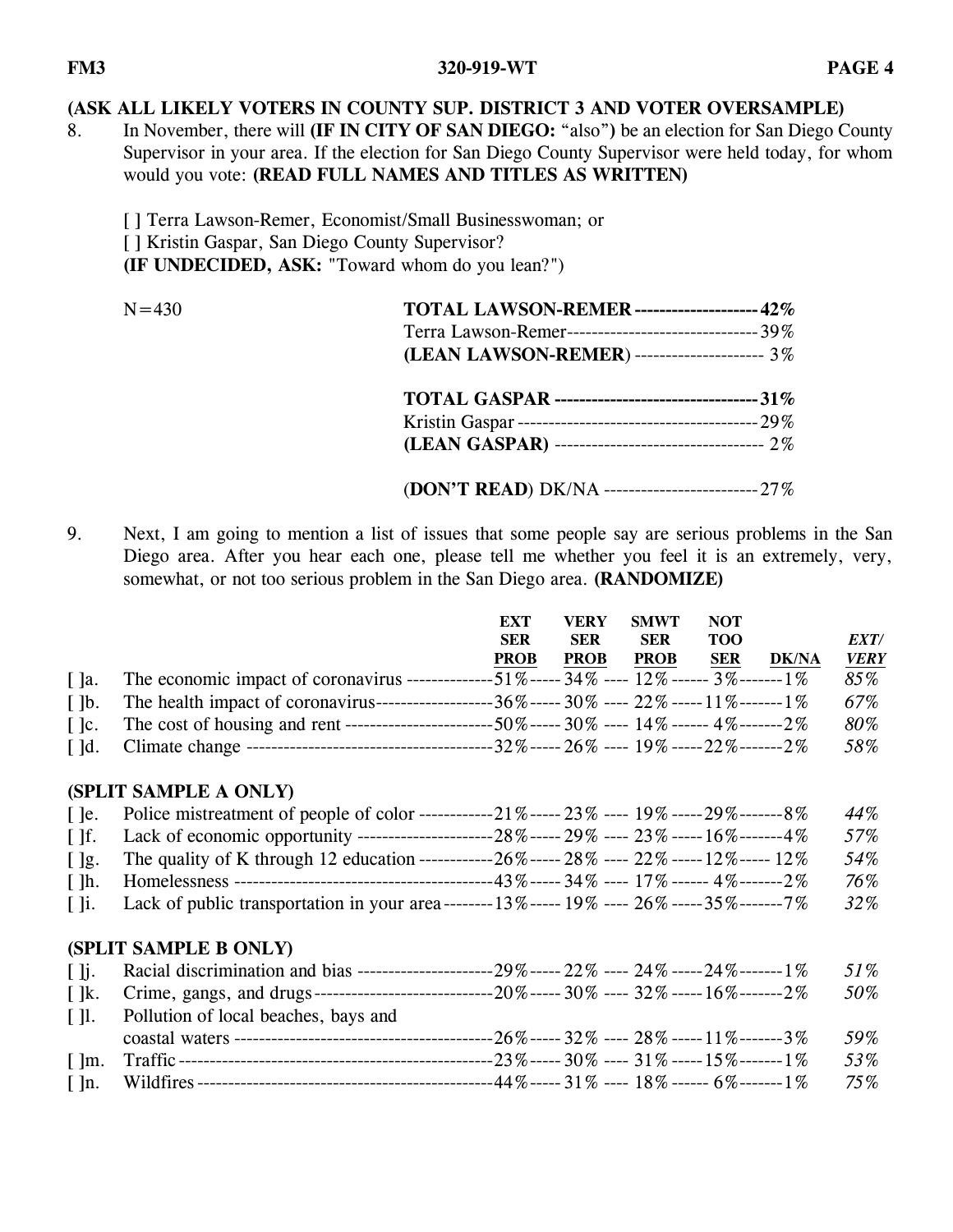#### **(ASK ALL RESPONDENTS)**

10. Next, I am going to read you a list of people and organizations. For each one I mention, please tell me how much trust you have in that person or organization. Please use a scale from 1 to 7 where 1 means you do not have any trust in that person or organization, and 7 means you have a great deal of trust in them. You can choose any number between 1 and 7. **(RANDOMIZE)**

|                          |                                                                                                          | <b>NOT TRUST</b> |  |                                |  |  |                                           | <b>TRUST A</b>    |                |    |  |
|--------------------------|----------------------------------------------------------------------------------------------------------|------------------|--|--------------------------------|--|--|-------------------------------------------|-------------------|----------------|----|--|
|                          |                                                                                                          |                  |  | <b>AT ALL</b>                  |  |  |                                           | <b>GREAT DEAL</b> |                |    |  |
|                          |                                                                                                          | <b>MEAN</b>      |  | $\overline{2}$<br>$\mathbf{1}$ |  |  | $\frac{3}{2}$ $\frac{4}{5}$ $\frac{5}{2}$ | $\underline{6}$   | $\overline{2}$ | DK |  |
| $[$ ]a.                  | Local news media -------------------- 3.9---16% --10% ----8% --26% --17% --13% ----8% ----2%             |                  |  |                                |  |  |                                           |                   |                |    |  |
| $\lceil \cdot \rceil$    | National news media----------------- 3.4---28% --10% ----8% --23% --14% --11% ----5% ----1%              |                  |  |                                |  |  |                                           |                   |                |    |  |
| $[$ ]c.                  | The federal government-------------- 3.5---21% --12% --15% --21% --16% ----8% ----5% ----2%              |                  |  |                                |  |  |                                           |                   |                |    |  |
| $[$ $]$ d.               | President Donald Trump------------- 3.4---42% ----5% ----5% -- 13% ----7% ----9% -- 18% ---- 2%          |                  |  |                                |  |  |                                           |                   |                |    |  |
| $[$ ]e.                  | Congress -------------------------------- 3.3---22% --13% --16% --22% --12% ----9% ----5% ----2%         |                  |  |                                |  |  |                                           |                   |                |    |  |
| $\lceil \cdot \rceil$ f. | The Centers for Disease Control                                                                          |                  |  |                                |  |  |                                           |                   |                |    |  |
|                          | and Prevention, known as the                                                                             |                  |  |                                |  |  |                                           |                   |                |    |  |
|                          |                                                                                                          |                  |  |                                |  |  |                                           |                   |                |    |  |
| $[$ $]$ g.               | The US military ---------------------- 5.3---- 5% ----5% ----3% -- 17% -- 16% -- 19% -- 35% ---- 2%      |                  |  |                                |  |  |                                           |                   |                |    |  |
| $[ ]h$ .                 | The California State government ---- 3.7---23% ----9% ----7% -- 21% -- 18% -- 14% ---- 7% ---- 1%        |                  |  |                                |  |  |                                           |                   |                |    |  |
| $\lceil \cdot \rceil$ i. | The San Diego County Board of                                                                            |                  |  |                                |  |  |                                           |                   |                |    |  |
|                          | Supervisors ---------------------------- 4.0---- 9% ----7% -- 12% -- 32% -- 17% -- 13% ---- 4% ---- 7%   |                  |  |                                |  |  |                                           |                   |                |    |  |
| $[$ $]$ j.               | The San Diego County Sheriff's                                                                           |                  |  |                                |  |  |                                           |                   |                |    |  |
|                          | Department ---------------------------- 4.6---10% ----6% ----7% -- 21% -- 18% -- 19% -- 17% ---- 2%      |                  |  |                                |  |  |                                           |                   |                |    |  |
| $\lceil \cdot \rceil$ k. | San Diego County public health                                                                           |                  |  |                                |  |  |                                           |                   |                |    |  |
|                          | officials---------------------------------- 4.6---- 9% ----7% ----8% -- 21% -- 18% -- 22% -- 14% ---- 3% |                  |  |                                |  |  |                                           |                   |                |    |  |
| $[1]$ .                  | Your local public school district----- 4.4---- 7% ---- 7% ---- 9% -- 26% -- 19% -- 15% -- 10% ---- 7%    |                  |  |                                |  |  |                                           |                   |                |    |  |
| $\lceil \ln$ .           | Black Lives Matter-------------------- 4.1---25% ----3% ----4% -- 19% -- 12% -- 16% -- 18% ---- 3%       |                  |  |                                |  |  |                                           |                   |                |    |  |
| $\lceil \cdot \rceil$ n. | The courts ----------------------------- 4.4---- 7% ----7% ----9% -- 27% -- 21% -- 18% ---- 7% ---- 3%   |                  |  |                                |  |  |                                           |                   |                |    |  |
| $[$ ]0.                  | Academic experts at local                                                                                |                  |  |                                |  |  |                                           |                   |                |    |  |
|                          | colleges or universities --------------- 4.5---11% ----6% ----7% -- 21% -- 16% -- 21% -- 14% ---- 4%     |                  |  |                                |  |  |                                           |                   |                |    |  |
| $[$ $]$ p.               | Corporations -------------------------- 3.5---18% --11% --13% --30% --12% ----9% ----4% ----2%           |                  |  |                                |  |  |                                           |                   |                |    |  |
| $[$ ]q.                  | Your neighbors ------------------------ 5.2--- 3% ----2% ----3% -- 24% -- 20% -- 19% -- 27% ---- 2%      |                  |  |                                |  |  |                                           |                   |                |    |  |
| [ ]r.                    | San Diego Gas and Electric --------- 3.8---15% ----9% --11% --33% --14% --11% ----6% ----1%              |                  |  |                                |  |  |                                           |                   |                |    |  |

# **(SKIP IF UNINCORPORATED)**

| [ ]s. Your local City government---------- 4.2---- 8% ----6% -- 10% -- 32% -- 21% -- 14% ---- 7% ---- 2%  |  |  |  |  |  |
|-----------------------------------------------------------------------------------------------------------|--|--|--|--|--|
| [ ]t. Your local police department-------- 4.8---- 7% ---- 6% ---- 5% -- 22% -- 17% -- 23% -- 19% ---- 1% |  |  |  |  |  |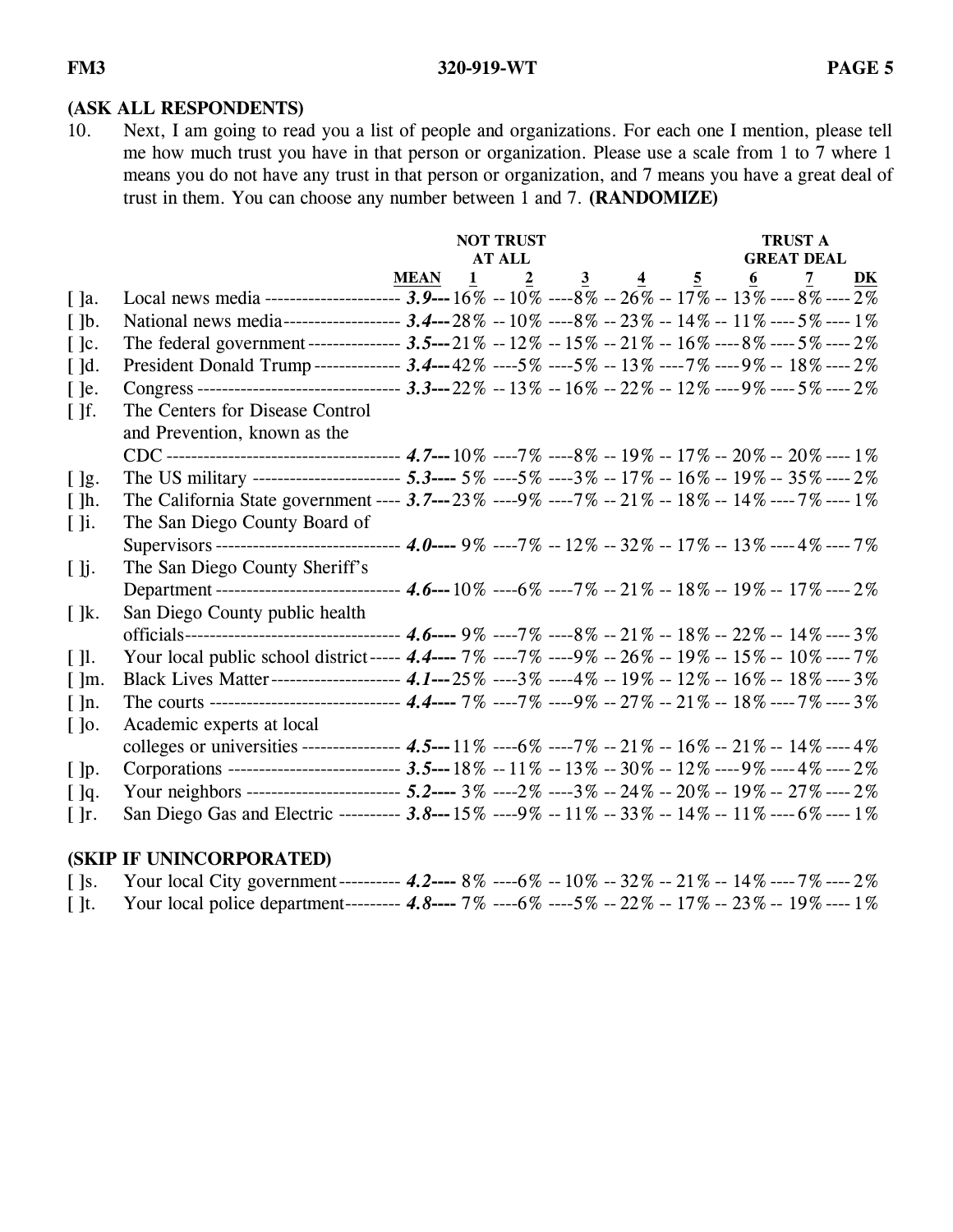### **(ASK ALL RESPONDENTS)**

11. Now I would like to ask you a few questions about the coronavirus pandemic. First, for each of the following organizations, please tell me if you approve or disapprove of the job they have done specifically in responding to the coronavirus pandemic. **(IF APPROVE/DISAPPROVE, ASK:** Is that strongly **APPROVE/ DISAPPROVE** or just somewhat?) **(RANDOMIZE)**

|                          |                                                                                                       | <b>STR</b><br><b>APPR</b> | <b>SMWT</b><br><b>APPR</b> | <b>SMWT</b><br><b>DISAP</b> | <b>STR</b><br><b>DISAP</b> | (DK/NA) | <i>TOTAL</i><br><b>APPR</b> | <b>TOTAL</b><br><b>DISAP</b> |
|--------------------------|-------------------------------------------------------------------------------------------------------|---------------------------|----------------------------|-----------------------------|----------------------------|---------|-----------------------------|------------------------------|
| $\lceil$ ]a.             | The federal government in                                                                             |                           |                            |                             |                            |         |                             |                              |
|                          | Washington, DC-------------------------- 11% ----- 33% ----- 17% ---- 37% ------ 3%                   |                           |                            |                             |                            |         | $44\%$                      | 53%                          |
| $\lceil \cdot \rceil$    | The state government in                                                                               |                           |                            |                             |                            |         |                             |                              |
|                          |                                                                                                       |                           |                            |                             |                            |         | 54%                         | 40%                          |
| $\lceil \cdot \rceil$ c. | San Diego County government --------- 17% -----50% ----- 16% ---- 12% ------ 4%                       |                           |                            |                             |                            |         | 68%                         | 28%                          |
| $\lceil$ $\lceil$ d.     | Your local school district --------------- 17% -----42% ----- 13% ---- 13% -----15%                   |                           |                            |                             |                            |         | 59%                         | 26%                          |
|                          | (SKIP IF UNINCORPORATED)                                                                              |                           |                            |                             |                            |         |                             |                              |
|                          | [ ]e. Your city's local government ----------- $19\%$ -----48% ----- $18\%$ ------ $9\%$ ------ $6\%$ |                           |                            |                             |                            |         | 67%                         | 27%                          |

# **(ASK ALL RESPONDENTS)**

12. The next few questions deal with distance learning for school-age children in the San Diego area. Are you concerned or not that **(READ ITEMS)**? **(IF YES, ASK:** "Is that very concerned or just somewhat concerned?"**) (RANDOMIZE)**

|                          |                                                                                                  | YES,<br>VERY | YES.<br><b>SMWT</b>                 | NO,<br><b>NOT</b> |         | <i><b>VERY/</b></i> |
|--------------------------|--------------------------------------------------------------------------------------------------|--------------|-------------------------------------|-------------------|---------|---------------------|
|                          |                                                                                                  | <b>CONC</b>  | <b>CONC</b>                         | <b>CONC</b>       | (DK/NA) | <b>SMWT</b>         |
| $[$ ]a.                  |                                                                                                  |              | $-49\%$ ---- 35% ----- 13%-------3% |                   |         | 84%                 |
| $\lceil \cdot \rceil$    | Young people will miss out on important                                                          |              |                                     |                   |         |                     |
|                          | milestones and school events such as first days of                                               |              |                                     |                   |         |                     |
|                          | school, sports, school plays, and graduations -------------- 47% ---- 34% ----- 17% ------- 2%   |              |                                     |                   |         | 81%                 |
| $\lceil \cdot \rceil$ c. | The gap in the opportunities for wealthy students                                                |              |                                     |                   |         |                     |
|                          | and low-income students will get wider ---------------------- 48% ---- 31% ----- 16% ------- 4%  |              |                                     |                   |         | 80%                 |
| $\lceil$ d.              | Students will have long-lasting impacts on their                                                 |              |                                     |                   |         |                     |
|                          |                                                                                                  |              |                                     |                   |         | 82%                 |
| $\lceil$ le.             | Students will have long-lasting impacts on their                                                 |              |                                     |                   |         |                     |
|                          | social and emotional development------------------------------ 45% ---- 33% ----- 18% ------- 3% |              |                                     |                   |         | 79%                 |
| $\lceil \cdot \rceil$ f. | The virus will spread when students return in-                                                   |              |                                     |                   |         |                     |
|                          | person -                                                                                         |              | - 42% ---- 33% ----- 21%-------4%   |                   |         | 75%                 |
|                          |                                                                                                  |              |                                     |                   |         |                     |

13. Do you have any children?

| (DON'T READ) Don't know/NA/Refused ----- 2% |  |
|---------------------------------------------|--|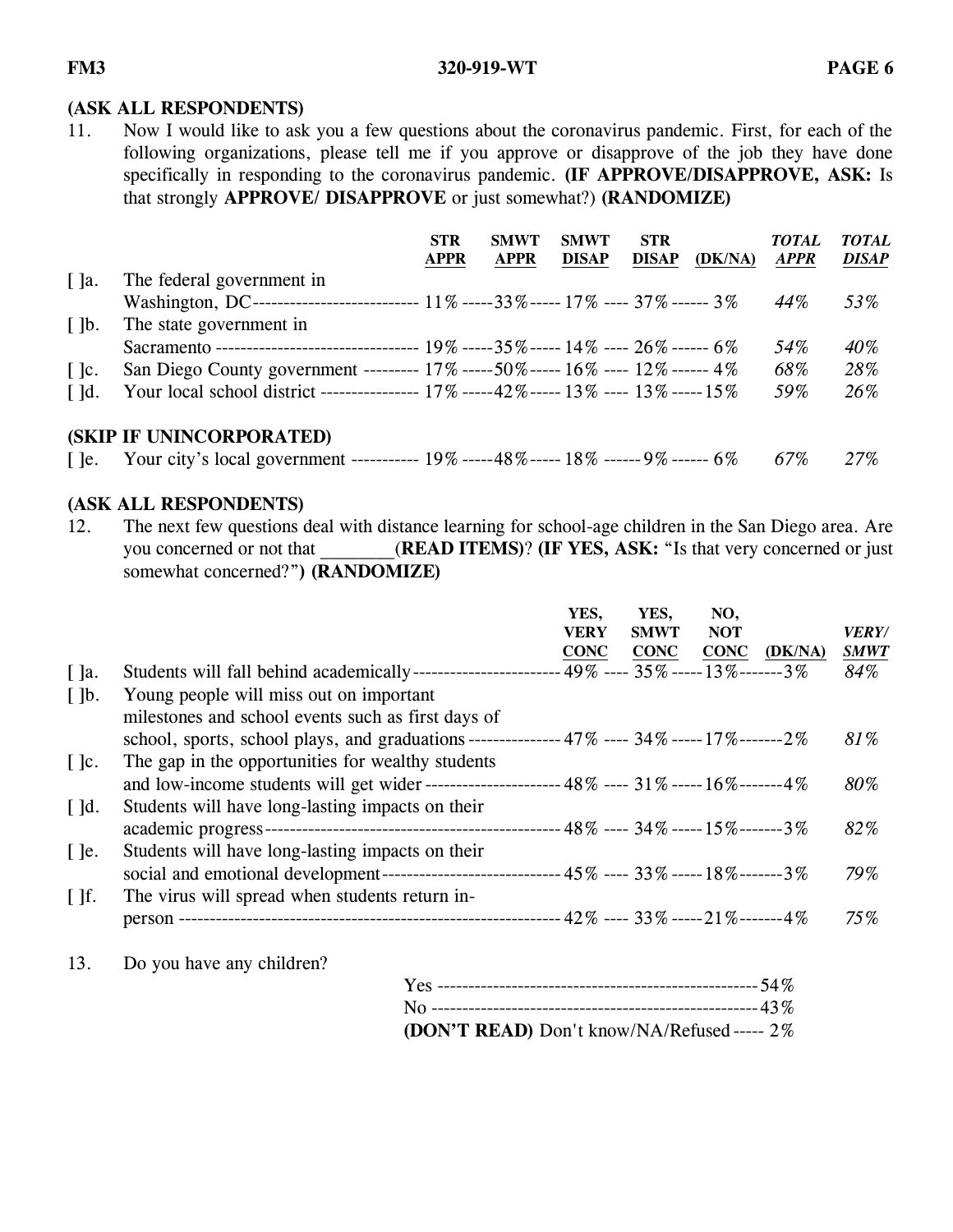#### **(ASK IF Q13 CODED 1)**

14. Are there any children in any of the following age groups living in your household? (**READ LIST AND ACCEPT MULTIPLE RESPONSES FOR CODES 1-3)**

| $N = 386$ |                                                          |
|-----------|----------------------------------------------------------|
|           | Between 5 and 19 years old ------------------------- 48% |
|           |                                                          |
|           |                                                          |
|           | <b>(DON'T READ)</b> Don't know/NA/Refused ----- $3\%$    |

#### **(ASK IF Q14 CODED 2)**

15. How would you grade the quality of the education your child is receiving during distance learning? **(READ LIST)**

| $N = 185$ |                                             |  |
|-----------|---------------------------------------------|--|
|           |                                             |  |
|           |                                             |  |
|           |                                             |  |
|           |                                             |  |
|           | (DON'T READ) Don't know/NA/Refused ----- 4% |  |

#### **(ASK ALL RESPONDENTS)**

16. **(PEW)** If a vaccine to prevent COVID-19 were available today, would you get vaccinated or not? **(IF GET, ASK:** "Would you definitely get vaccinated or probably get it?"**) (IF NOT GET, ASK:** "Would you definitely not get vaccinated or probably not get it?"**)**

| <b>TOTAL GET ------------------------------- 53%</b> |  |
|------------------------------------------------------|--|
| Definitely get ----------------------------------36% |  |
| Probably get --------------------------------- 17%   |  |
|                                                      |  |
|                                                      |  |
| <b>TOTAL NOT GET----------------------- 32%</b>      |  |
|                                                      |  |

**(DON'T READ)** Don't know/NA------ 15%

17. Next, switching to a different topic, how would you rate your local police department on each of the following? **(RANDOMIZE)**

|                          |                                                                                         |            | <b>PRETTY</b> | <b>ONLY</b> |             |              | <i>EXC/</i> |
|--------------------------|-----------------------------------------------------------------------------------------|------------|---------------|-------------|-------------|--------------|-------------|
|                          |                                                                                         | <b>EXC</b> | <b>GOOD</b>   | <b>FAIR</b> | <b>POOR</b> | <b>DK/NA</b> | <b>GOOD</b> |
| $\lceil$ $\rceil$ a.     | <b>(PEW)</b> Holding officers accountable when                                          |            |               |             |             |              |             |
|                          |                                                                                         |            |               |             |             |              | 49%         |
| $\lceil \cdot \rceil$ b. | <b>(PEW)</b> Using the right amount of force                                            |            |               |             |             |              |             |
|                          |                                                                                         |            |               |             |             |              | 51\%        |
| $\lceil \cdot \rceil$ c. | <b>(PEW)</b> Treating racial and ethnic groups                                          |            |               |             |             |              |             |
|                          |                                                                                         |            |               |             |             |              | 49%         |
| $\lceil$ d.              | (PEW) Protecting people from crime -------------21%----- 43% ---- 21% -----10%-------5% |            |               |             |             |              | 64%         |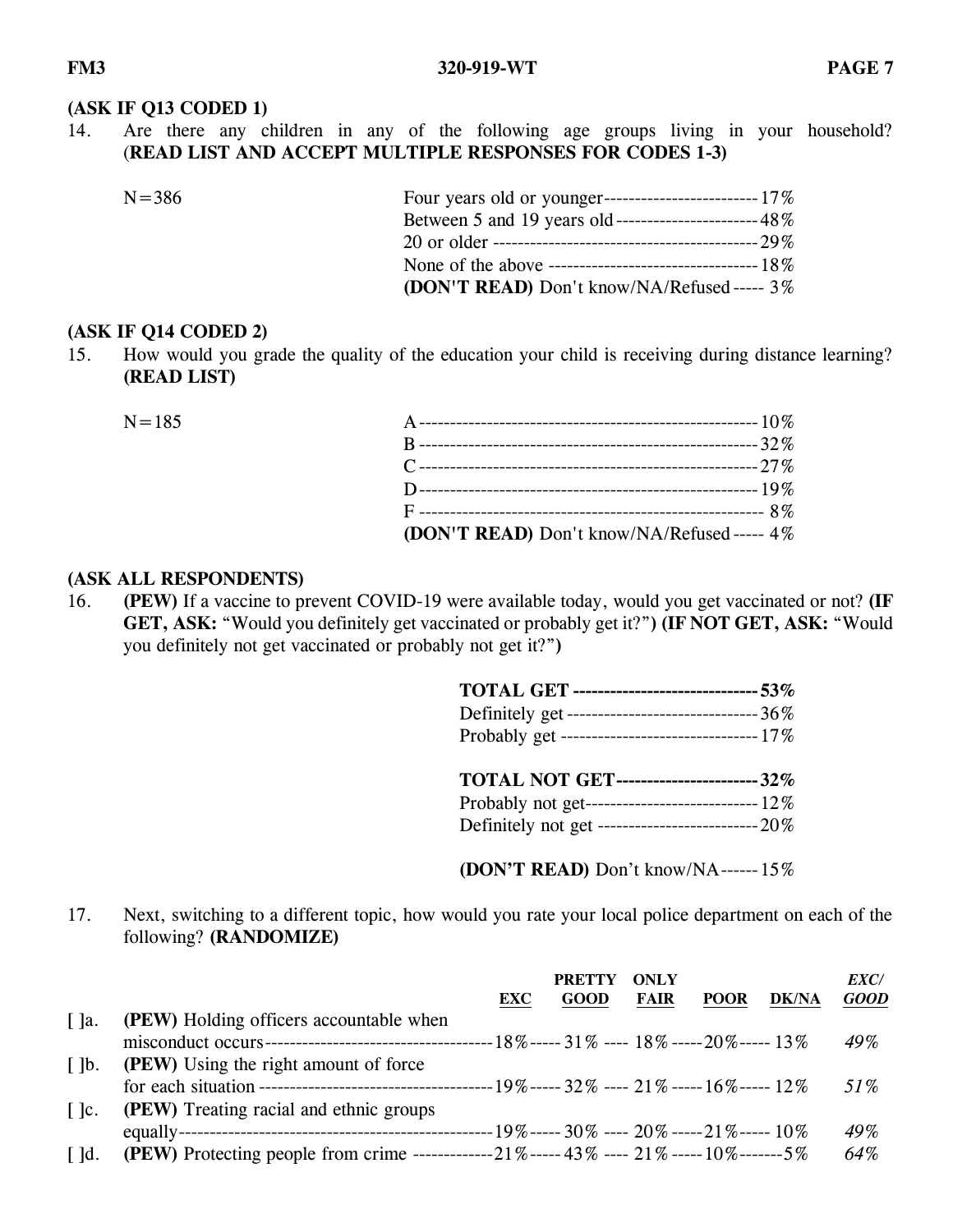18. Do you favor or oppose taking a significant amount of the funds currently going to local police departments and the county sheriff's department and instead using them for other programs that could improve public safety such as mental health services, substance abuse treatment, and job training programs? **(IF FAVOR/OPPOSE, ASK:** "Is that strongly **FAVOR/OPPOSE** or just somewhat?"**)**

| TOTAL FAVOR ----------------------------------- 49%      |  |
|----------------------------------------------------------|--|
|                                                          |  |
|                                                          |  |
| <b>TOTAL OPPOSE--------------------------------- 41%</b> |  |
|                                                          |  |
|                                                          |  |
| (DON'T READ) DK/NA ------------------------- 10%         |  |

19. Next, switching to a different topic, do you generally support **(ROTATE** [ ] more restrictions at the border with Mexico or [ ] more open movement of people and goods?**)**

| (DON'T READ) Don't know/NA---------------- 14% |  |
|------------------------------------------------|--|

20. As you may know, the San Diego border between Mexico and the US is closed for all non-essential travel during the COVID-19 pandemic. Do you favor or oppose re-opening the border at this time? **(IF FAVOR/OPPOSE, ASK :** Is that strongly **FAVOR/OPPOSE** or just somewhat?"**)**

| (DON'T READ) DK/NA -------------------------- 10% |  |
|---------------------------------------------------|--|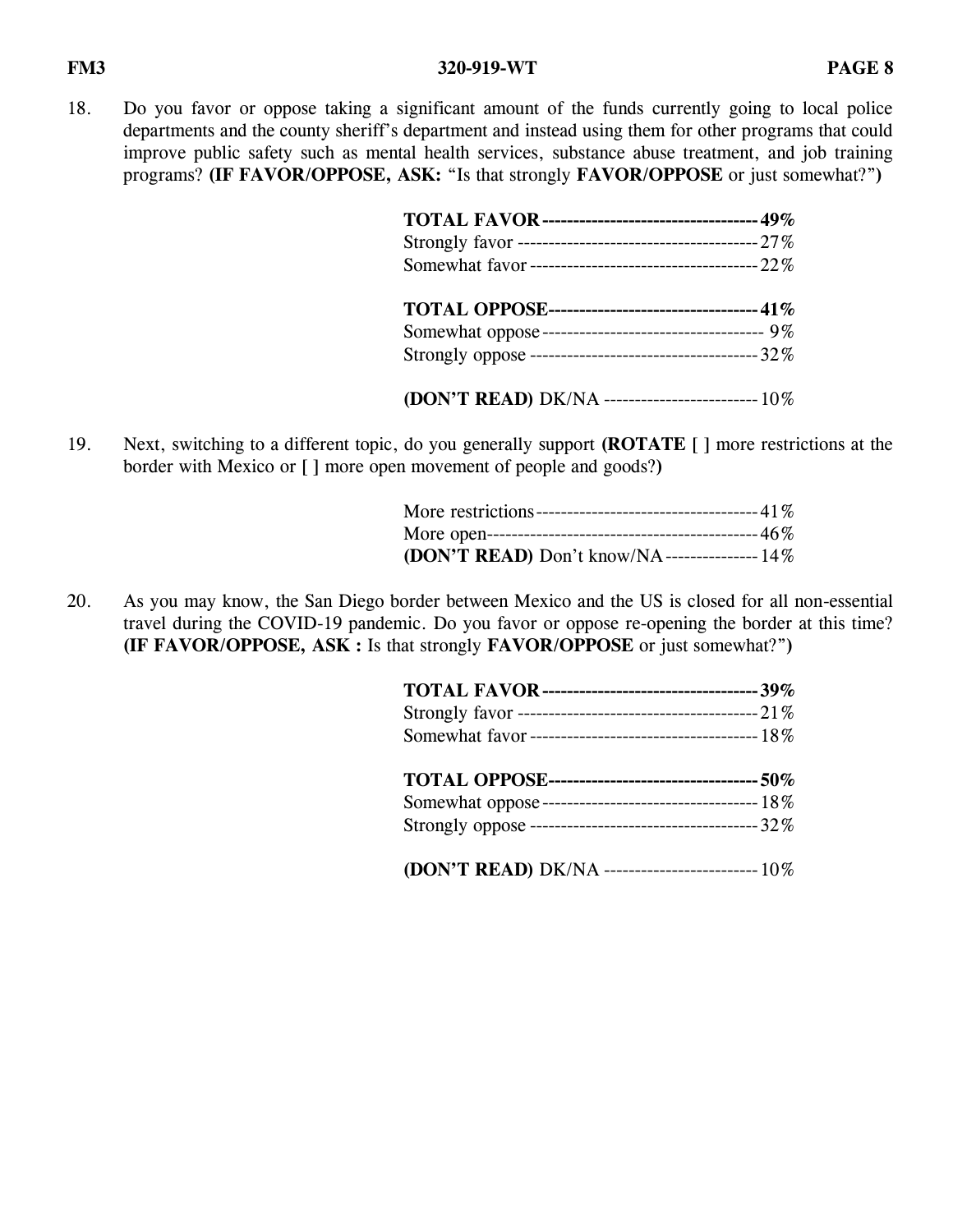# **HERE ARE MY LAST QUESTIONS, AND THEY ARE FOR STATISTICAL PURPOSES ONLY.**

21. Next, which of the following best describes your current employment status?

| Employed but temporarily furloughed from work--------- $2\%$ |  |
|--------------------------------------------------------------|--|
|                                                              |  |
|                                                              |  |
|                                                              |  |
|                                                              |  |
|                                                              |  |
|                                                              |  |

22. What was the last level of school you completed?

| Post-graduate work/professional school------------------ 18% |  |
|--------------------------------------------------------------|--|
| (DON'T READ) Don't know/NA/Refused -------------- 1%         |  |

23. How would you describe yourself politically: are you liberal, moderate, or conservative? **(IF LIBERAL/CONSERVATIVE ASK:** "Is that very (**LIBERAL/CONSERVATIVE)** or just somewhat?"**)**

| Somewhat liberal---------------------------- 9%  |
|--------------------------------------------------|
|                                                  |
| Somewhat conservative -------------------- 11%   |
| Very conservative--------------------------- 10% |
| (DON'T KNOW) -------------------------- 11%      |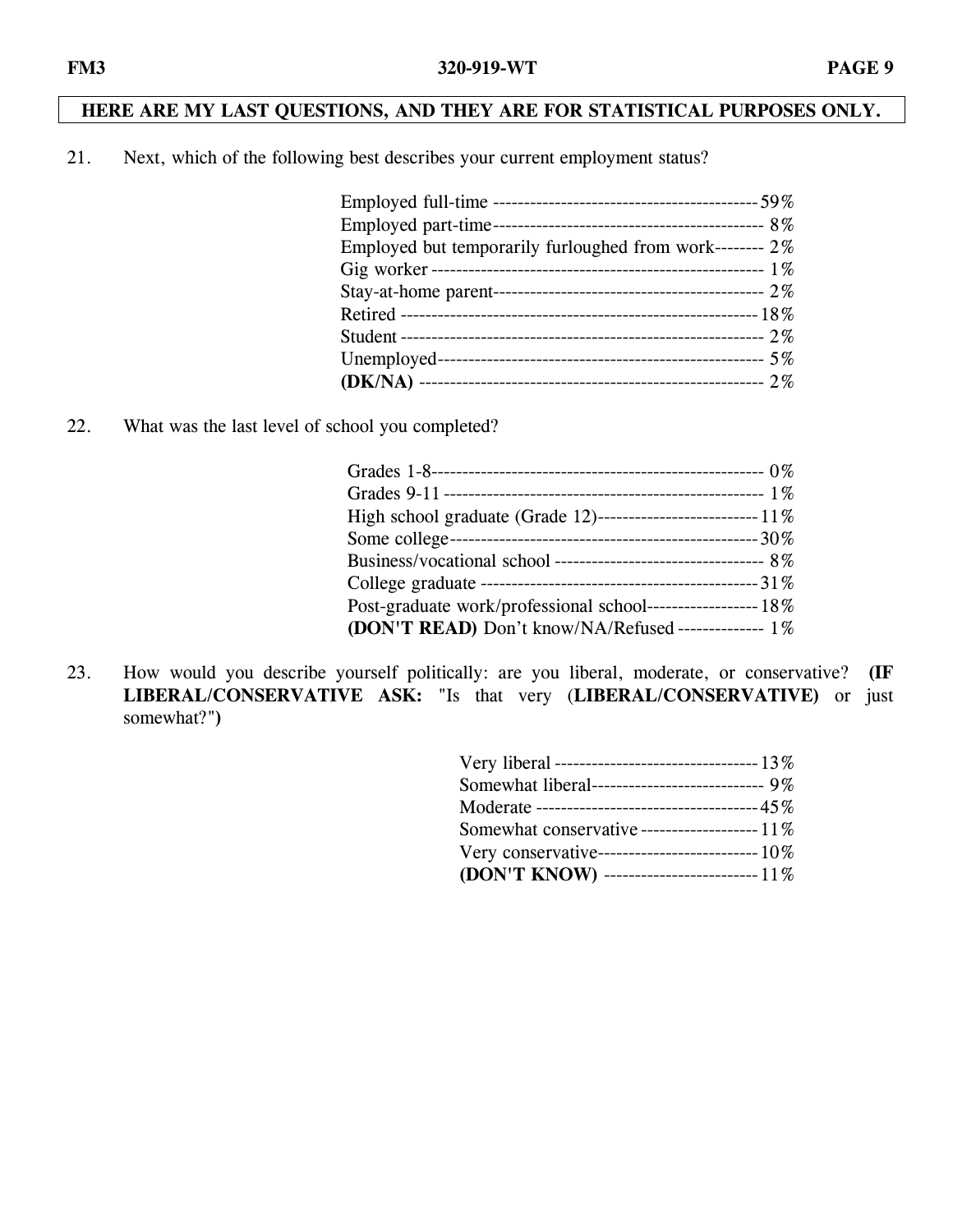24. Generally speaking, do you think of yourself as a Democrat, a Republican, or something else? **(IF**  "DEMOCRAT" OR "REPUBLICAN", ASK: "Would you call yourself a strong (**DEMOCRAT/REPUBLICAN**) or a not very strong (**DEMOCRAT/REPUBLICAN**)?") **(IF "INDEPENDENT" IS VOLUNTEERED, ASK:** "Well, do you think of yourself as closer to the Democratic or Republican party?")

| Independent/Democrat-------------------- 9%    |
|------------------------------------------------|
|                                                |
| Independent/Republican ------------------ 5%   |
| Not strong Republican --------------------- 7% |
|                                                |
| (DON'T KNOW/NA) -------------------- 10%       |

### **THANK AND TERMINATE**

**LANGUAGE OF INTERVIEW:**